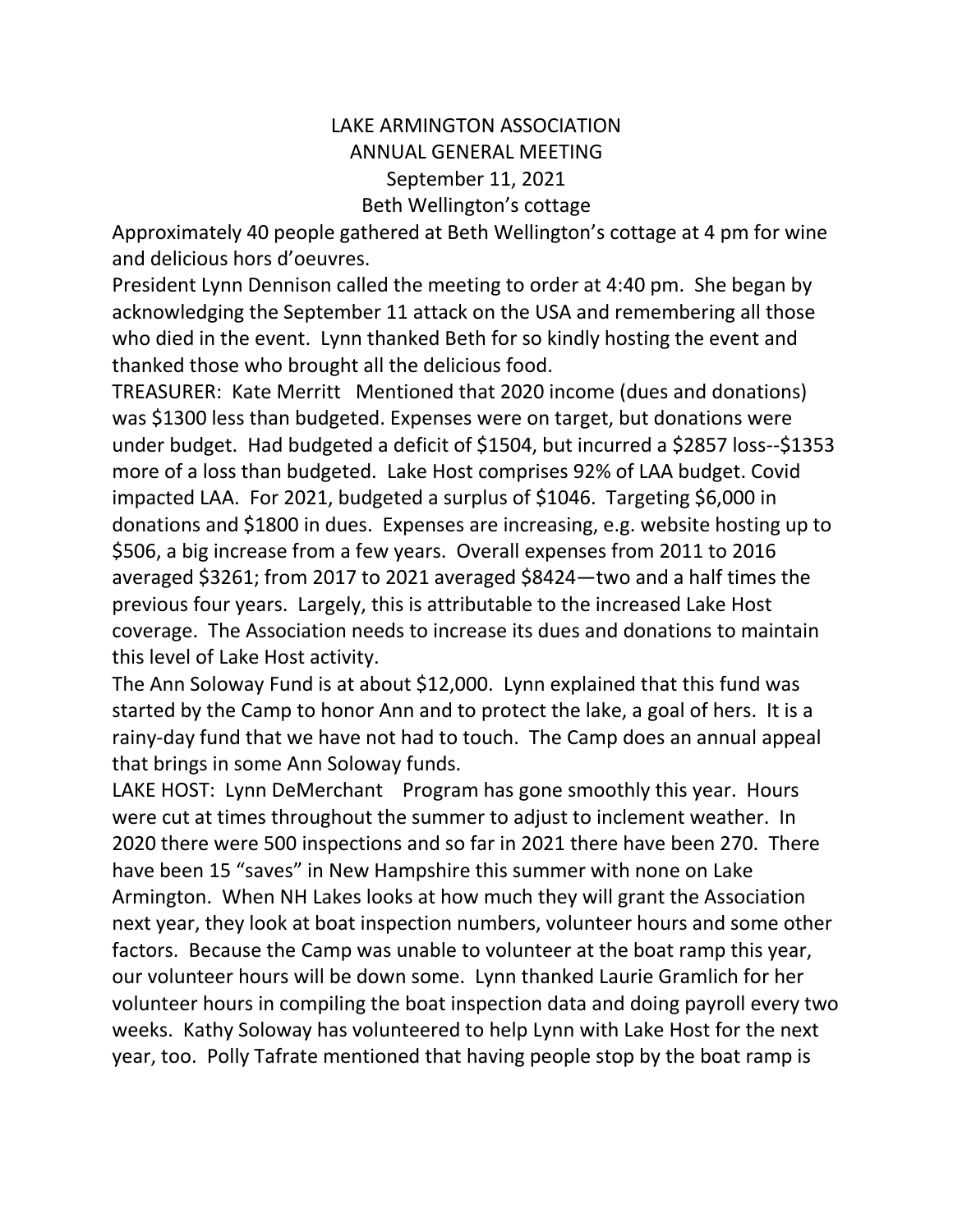beneficial for the Lake and the Lake Association. Greeting people nicely can go a long way.

Joyce Tompkins mentioned that they had found a good Lake Host for Lake Tarleton this year. He is from Plymouth and has agreed to return next year. We expect our current Lake Hosts to return next year.

WEED WATCHERS: Linda Kline. Linda acknowledged and thanked the many weed watchers present and those who were not—Lynn DeMerchant, Kathy Soloway, Lisa McGiffert , Wendy Cahill, Lynn Dennison, Tim Donelon, James Jensen, and Ken Settel (covered by Linda Kline). The Lake remains invasive weed free. There was discussion about the increase in "American pond weed." The fish love it, but it makes swimming difficult. Kate asked Linda to discuss with her contacts at Dept of Environmental Services (DES) what can be done to lessen these native plants. WATER QUALITY: Mike Poole Tests for clarity for this year and last are all good. June 2021 was the best transparency in 3 or 4 years. July and August readings, because of the rain, and wind, were not so good. For the past three years transparency has been 5.4, which is better than the 4.38 in 2017. Mike mentioned a DES study that has noticed lakes browning in the Lake Sunapee area. This causes poorer transparency. It could be coming our direction. Lynn mentioned that Alice and Mike had worked over the winter to put the updated Water Quality Report for 1987-2019 on the website. It is very well arranged and has a lot of good information (oxygen levels, pH, water quality, etc.) Mike noted that there is a measuring stick by the dam. It was put in this spring by DES for a study by NASA and UNC. Every 9 days or so Mike or Tim Donelon reports the numbers to the DES. This measuring device is in some way reporting to a satellite. This is a Citizen Scientist Project.

Lynn noted that Mike was named Volunteer Limnologist of the Year by DES, a well-deserved recognition.

WHITE MOUNTAIN FOREST PROJECT: Bob Dennison The Final Environmental Impact Statement and Findings are to be issued in the winter 2022. There may be another public meeting before then. The project will take five to ten years from 2023. Bob does not think there is any negative impact of this on Lake Armington. Lynn Dennison believes the Association must be vigilant in its observations of the project. The project will make a legitimate access to Lake Katherine, some tree clearing and the creation of a tree barrier between 25C and Lake Katherine. The U.S. Dept. of Agriculture will oversee logging, and Bob feels this ensures protection of water bodies around which there will be a 75 foot buffer .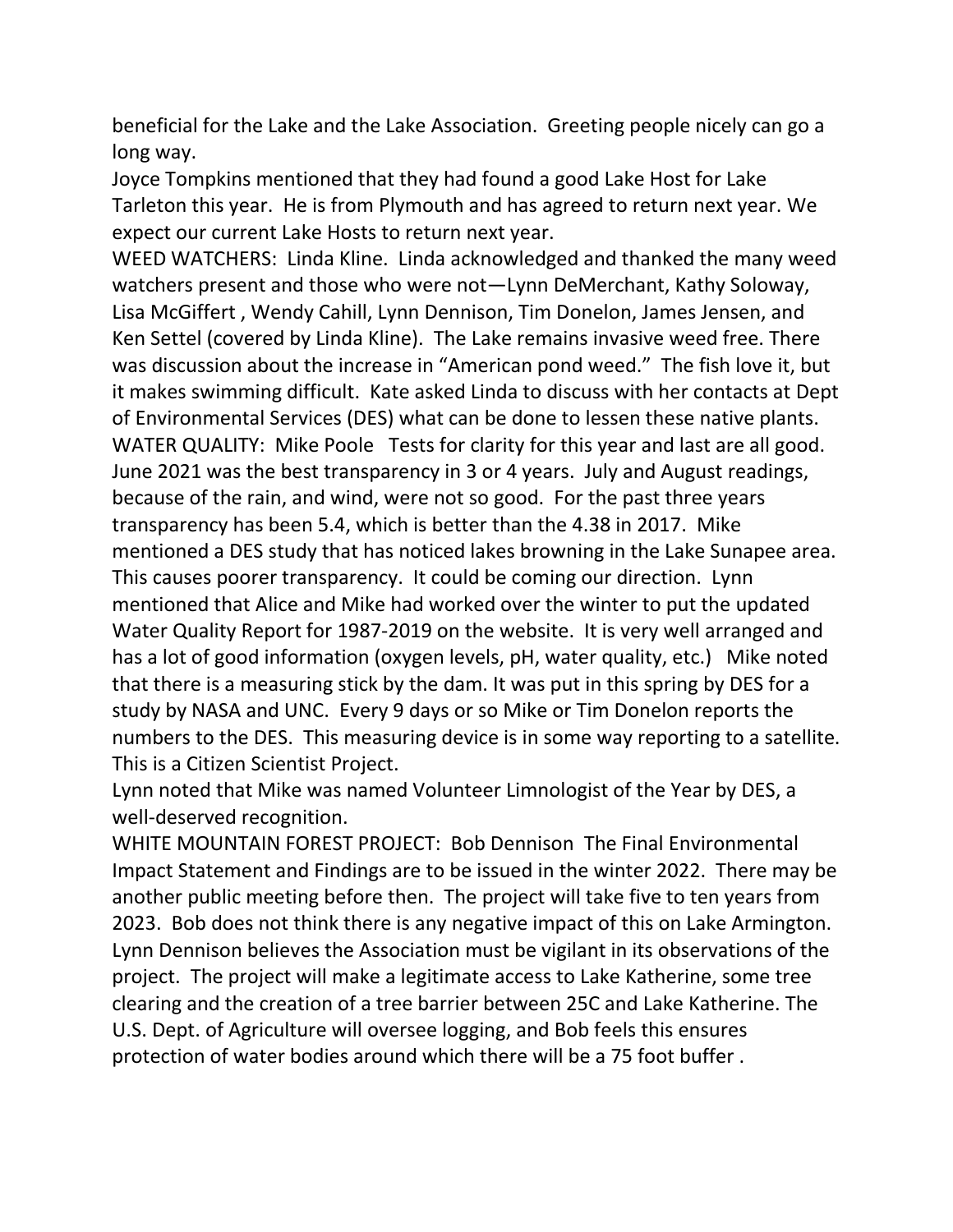HATS: Lynn DeMerchant Hats were available for sale at the meeting for \$20 each.

ICE OUT: Lynn DeMerchant An anonymous donor had given the Association 3 Tiffany glass sun catchers that were to be given to this year's Ice Out Contest winners. Lynn explained how the time is determined of actual ice out. There was concern that a battery is released into the lake during the process. There were some suggestions as to how to prevent this from happening. Todd Langley sets the clock up each year. This year's winners were :

1<sup>st</sup> place Scott Nicol-Loon sun catcher accepted by Shirley Nicol

2<sup>nd</sup> place Cindy and Ernie Jette—Owl sun catcher

3<sup>rd</sup> place Sam Rounds—Hummingbird sun catcher

DIRECTORY: Lynn Dennison Alice Wellington sought help in updating the directory. Neighborhood captains were asked to contact people in their neighborhoods to gather information. All the information will be given to Alice Wellington and Arline Cochrane who will produce the directory in printed form for the spring of 2022. Lynn encouraged people to include information of family members and lake friends as well.

RECOGNITION OF DEPARTING LAKE ARMINGTON BOARD MEMBER: Polly Tafrate Barbara and Carlos Manrique have been long-time summer residents of the Lake. They are now unable to return and have had to sell their home. Polly asked that members who knew them write a note or a card that she would gather and send to them in recognition of their participation in the community. In addition, Polly asked Alice to take a photo of their cottage. The framed photo of the cottage will be included in the package to be mailed on Sept. 15. Polly noted that there were cards at today's meeting people could write on to be included in the package BOARD ELECTIONS: Shirley Nicol is stepping down after 25 years. Lynn thanked her and gave her a plant from the Board.

The office of President is being handled in a slightly different way. Three people will share the position for the next term.

New Officers:

Presidents: Lynn Dennison, Polly Tafrate and Alice Wellington.

Board Member for an additional term: Lynn DeMerchant

Board Member: Lisa McGiffert

Board Member: Kathy Soloway

As there were no further nominations from the floor, Kate motioned and Linda Kline seconded the motion to accept the slate of officers to serve the next two years. There was unanimous approval.